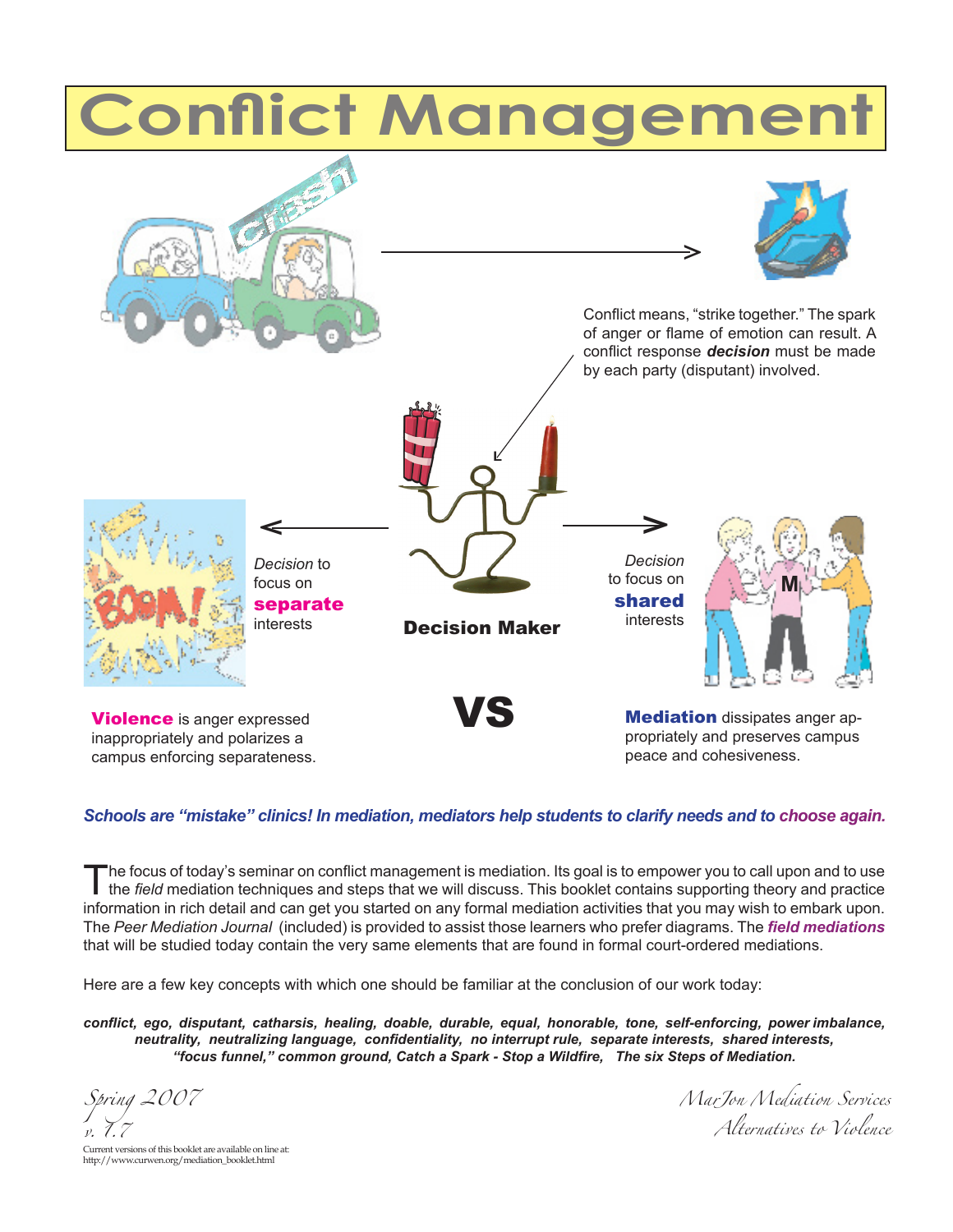#### *INTO: Love may seem to make the world go around, but conflict really drives it! As long as we have have egos, we will have conflict!*

In our egocentric lives, we subconsciously use *conflict* to maintain our focus on our *separate* interests whether they be personal or global. *Conflict* ranges from an inward experience where we idly entertain thoughts of judgment against others on up into the range of an outward expression such as nuclear war. Relationships between people (singularly and as groups) are points where lives meet and, perhaps, *strike* together. *Conflict* literally means, "to strike togther." Relationships are a place where **profound learning opportunities** occur - each interactive *lesson* can move us toward inner peace or inner conflict. We must then choose, constantly, the *teacher of each lesson* in *each* encounter - a teacher of separate interest focus (ego) or the teacher of shared interest focus (non egocentric). The "teacher" is the *power* in the mind of each disputant to *decide* which interest focus shall prevail. Long term relief from conflict can only come through recognition of *shared* (non egocentric) *interests* in relationships. Shared interests are reflected in the *common ground* focus in successful mediations. The outward expression of any common ground focus is found in the form of an *agreement.* How we get from conflict to agreement is the subject of this seminar.

#### *THROUGH:Inevitable conflict can be managed successfully through the process of mediation which we will now explore.*

*Participants (each) share* a typical conflict they have seen at school...We *may* use one for our role play section later. Jot conflict notes (as directed) below.

**Conflict Management Continuum - next page** - separate interests vs shared interests - getting ABOVE the *battleground*. **Solution types:** Lose-Lose, Win-Lose, Win-Win

**The "case" for mediation -** demonstration and discussion.

#### **Goal Today: Participants will be able to successfully conduct a** *field mediation* **tomorrow using the 6 steps of mediation below. The steps of the process of mediation.**

*Discussion/demo & role-play in groups of three (optional). Add your own notes below each step. More in depth information in the pages ahead*

- **1. Inquiry or opening.** State that you have observed an apparent conflict and offer (in a \*way they can't refuse) to mediate it. Create a *private space*, secure their *agreement* to your **rules** of, 1. No interruptions, 2, Listen carefully. Witnesses are NOT needed as this is not a "court."
- **2. Storytelling or initial statements.** *Actively listen equally* to disputants, repeat what they say, as necessary, note power imbalances, and enforce rules of mediation. Conclude each storytelling time with, "Anything else?" Then finally, to both, "Is there anything else we need to hear?"
- **3. Agenda setting.** What are the apparent *and* hidden *issues* driving this? Make your mental list. Get *agreement* on your list of elements of the problem. Every time there is *agreement* on ANYTHING, congratulate the disputants. We are establishing *common ground* for later.
- **4. Discussion or Surfacing the conflict, etc.** Dig in and bring the issues into discussion. "Lance the boil." Actively listen. Ask each if they heard what the other said. Have them state what they heard. Ask the other if this is what they meant. Thoroughly "air" the issue(s). Was there a problem before today? **Ask what each expected** of the other leading up to this issue. After *catharsis*, end with, to both, "Anything else?"
- **5. Solutions and agreements.** After *fully* discussing agenda items, discuss what *each wants* or what each wants the other to stop, etc. Doable and durable are key points here. Discussing separate interests (needs) helps to build an awareness of the even greater need for the shared interest need of meeting each other's needs. The shift of focus, if only briefly, from *self* to *shared* helps to dissipate the driving energy of the conflict. *Balance* should be apparent in agreements and all that you do. Ask, "Can you make this happen?" along the way. At this point, all motivation for continuing this conflict should be dissipated as disputants are carried above their battleground of separate (ego) interests to their common ground of shared interests (agreement). \*\**The ultimate points of agreement are sincerely offered and accepted apologies.* They are reflective of a forgiving attitude insuring successful self-enforcement of their agreement.
- **6. Closure .**Thank them and review the agreement points (common ground of shared interests) and promises. Remind them of the confidential nature of the discussion and agreement (usually verbal) and warn them about others wanting to see them "fight." Review the consequences of their failure to keep the agreement - \*discipline instead of discussion! Tell them to seek someone in authority immediately if issue appears to be returning.

**\* \* Please see page 6, paragraph 2, of** *A Beginner's Guide to Mediation at a School Site* **for an in depth explanation of this concept.**

*ROLE PLAY PROCESS: (and/or demonstration, as time permits and, according to group size)* Please use your notes above. *Acting School notes: Act out your role, briefly, in the scenario assigned as best you can.You probably know somebody who has acted this way. Always show respect for the persons serving as mediators, but try once (only) to break the no interrupt rule just a bit. After a short while, be ready to act cooperatively with the other disputant. Remember, you might be playing mediator next time!*

Administrative sales pitch for *mediation vs adjudication* - time, paper, money, phone calls, campus "tone." & the supervision "Monkey on the Back" concept.

Tap Stevens **poem** (as time permits).

#### *BEY OND: Conflict is here to stay! You can now manage it effectively! Be the mediation maven for your school campus!*

**Master** the field mediation information. **Read** the materials provided herein for greater depth of process mastery. Check for (your) understanding - terms on the front cover. Offer to become a resource at your school. Mediation promotes campus safety by providing an honorable alternative to violence.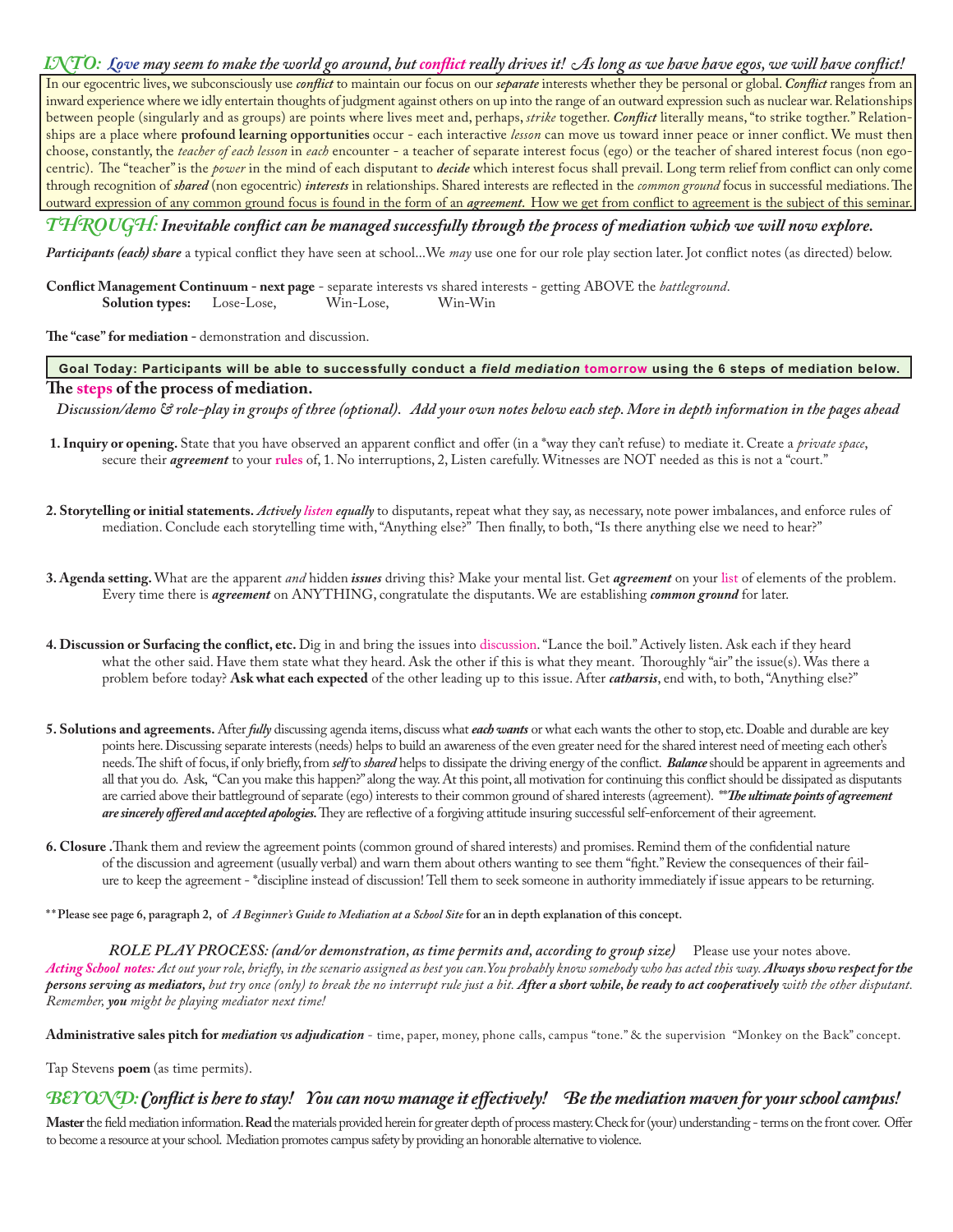## **Conflict (***to strike together***) Management Continuum**

Some origins of conflict:

Relationships<sup>\*</sup> each person brings in their own separate interests. When our interests clash (strike together) we have conflict. All relationships of any kind will have some sort of conflict.WE CAN MANAGE IT! All learning (schools are for learning) involves change. This may cause conflict. Growth + Learning = Change. Expectations may "violated" >>>conflict happens!

Examples of conflict...

*\*Relationships are where learning opportunities occur as "classrooms." Mediators can help disputants find the correct teacher for the "classroom" we call conflict. Mediation is the means, then, for disputants to rediscover their decision maker and decide on a different teacher to interpret the events of the "classroom" of their life.*

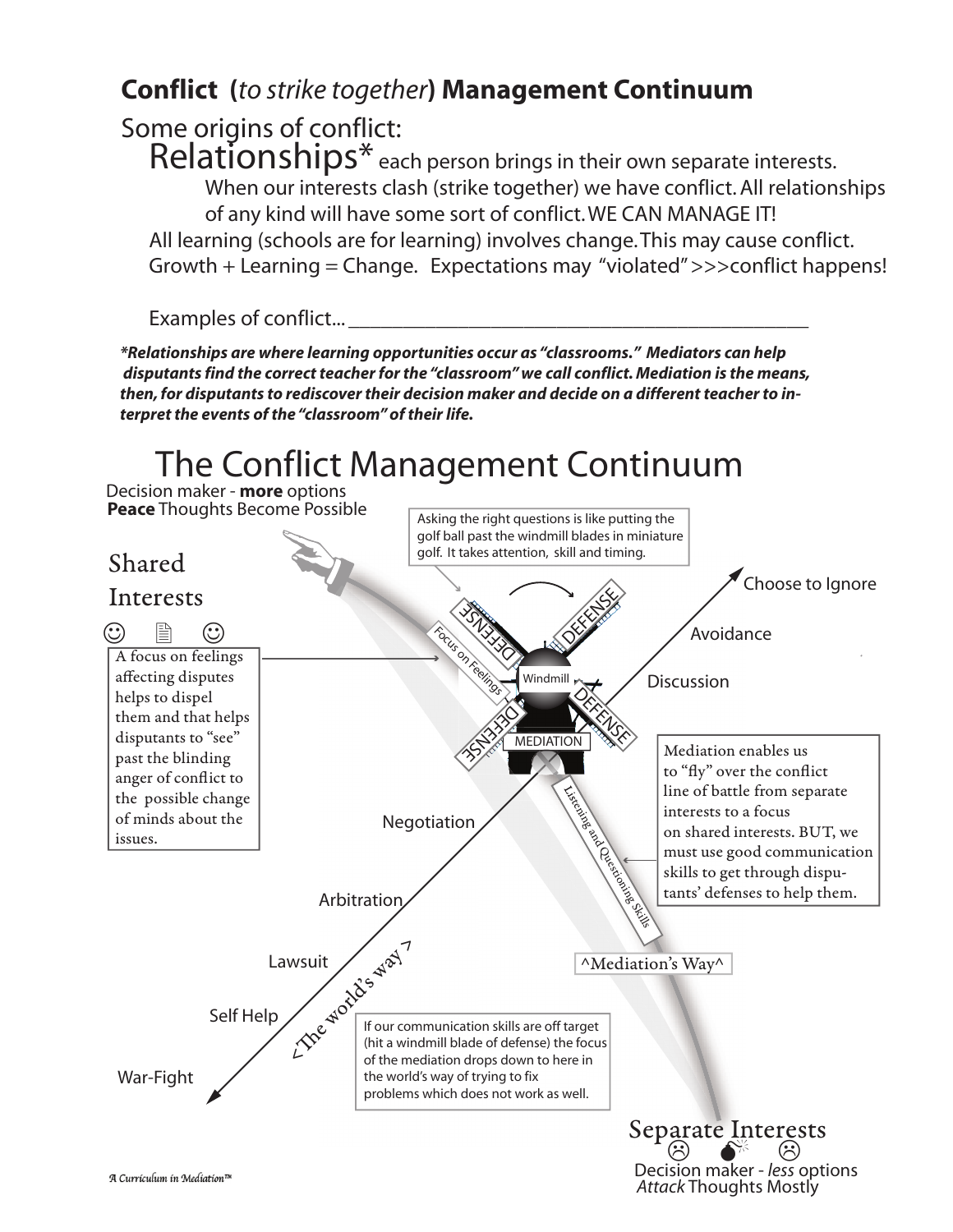## **A Beginner's Guide to Mediation at a School Site** Mediation as an Effective Non-violent Conflict Management Strategy

*Many schools have an on-going mediation program wherein trained student mediators work with their peers to diffuse minor disputes before they become majorproblems leading perhaps to violence, injury, and disciplinary consequences. Other schools have adults serving as mediators and may begin their involvement in this manner as they gather resources to train student (peer) mediators. In any event, mediation can lead to long term (durable) self-monitoring solutions to disputes as students in dispute can be encouraged to strive to experience a "win-win" resolution to their dispute.*

*The information below will enable adults to work with students in conflict and to mediate student problems. Trained student mediators learn to apply the same basic principles as they work with their peers. This information is presented for school personnel, but, it has universal application. Where there is life, there is change. Growth requires change. Learning requires change. Conflict, which certainly can be seen as crisis, appears to be linked to change. The Chinese symbol for problem (or crisis) and opportunity is one and the same. Treat your clients' conflict problems, then, as opportunities for growth and change.*

*For those who would like to try doing some peer mediation immediately, I provide this basic information distilled from thirty hours of class work and many hours of mediations. Thanks go to the late Bill Hobbs of Dispute Resolution Services, Los Angeles County, for his incredible and insightful training and to the late Mary Spring along with Rosemary Lalli, Volunteer Mediation Services, Newhall, California for their dedicated coordination of our local program. Honorable mention goes to my mediation training buddy, Richard Freifeld, Director of Student Services, Wm. S. Hart School District, who helped to create the first version of this document, helped to pioneer mediation programs in the Hart District and was my co-presenter at various school administrator seminars. And, finally, thanks to Dianne Sindermann, school counselor, for her long time coordination of the peer mediation program at Sierra Vista Jr, High School in the Hart District. Cindy Klinger, counselor, continues her valuable work.*

*This information, in addition to your training and experience working with people, should give you enough information to start your own student mediations. Read it several times to help develop your "comfort" with the process. Your skill as a mediator will grow rapidly with each mediation. An abridged form of mediation is termed, field mediation (FM) and each section of the formal mediation process is accompanied by some FM information. The principles are the same.* 

## MEDIATION IS A PROCESS TOTALLY DIFFERENT FROM ADJUDICATION!

The timing and subtleties in the use of this information and one's skills as educators make all the difference in effecting a successful mediation process. Mediation is a process that mediators facilitate rather than force upon the disputants (those in conflict). A mediator is not a judge, makes few if any decisions, and offers few if any opinions. In mediation, the disputants own the problem and are totally responsible for developing solutions to the problem. A skilled mediator will help disputants to see their problem fully and, also, to see their way to a mutually satisfactory solution. The unique strategy of producing "win-win" solutions to disputes through the process of healing relationships (brief or longtime) prevents the spawning of more disputes via the attack-revenge cycle. These "lingering issues" are common with ajudication processes which result in a winner and a loser - often a sore loser! Sore losers on a school campus can wreak havoc in an overt and/or subtle manner. Mediation, as its root *mediare* - *to heal*, would suggest, helps us to avoid those festering sores of losing being carried away by a disputant who then displaces anger or who plots revenge of some form.

## THE MEDIATOR IS A NEUTRAL PARTY!

A mediator must demonstrate complete and absolute neutrality in the dispute. Both disputants should feel that they are equally valued as worthy human beings by the mediator. This is tough to do sometimes, but essential. This neutrality extends to the seating arrangement, mediator body language, facial expressions, time of eye contact, volume of note taking and all manner of subtleties. Disputants should also be ushered into the mediation room at the same time. An exception to the neutrality principle might occur when there appears to a "power" imbalance as a result of size, age, or verbal ability differences between disputants. A mediator may need to make things "more equal" via increased active listening techniques with the "weaker" disputant. No disputant should be a junior partner to the proceedings. One way of doing this is to use questions that begin with, "Help me to better understand. . ." which make it appear that you are needing help with your understanding rather than the weaker disputant needing help with their story telling.

## FACE TO FACE COMMUNICATION IS ESSENTIAL!

Direct, face to face open communication, often at an intense feeling level, is another important element in mediation. While the process initially starts with the disputants seemingly "telling" on each other to the mediator, a skilled mediator will get the disputants facing and talking directly to each other and sharing those feelings as soon as possible and productive. And, of course, we "communicate" in many ways beyond mere words.

## THE MEDIATION ATMOSPHERE/SETTING IS IMPORTANT!

All of the above should occur in an atmosphere of trust, safety, and confidentiality. A mediator, who can get disputants to work collaboratively as a result of the mediation process to meet each others needs as much as possible, is truly a master of his/her art. Atmosphere helps the artist immensely.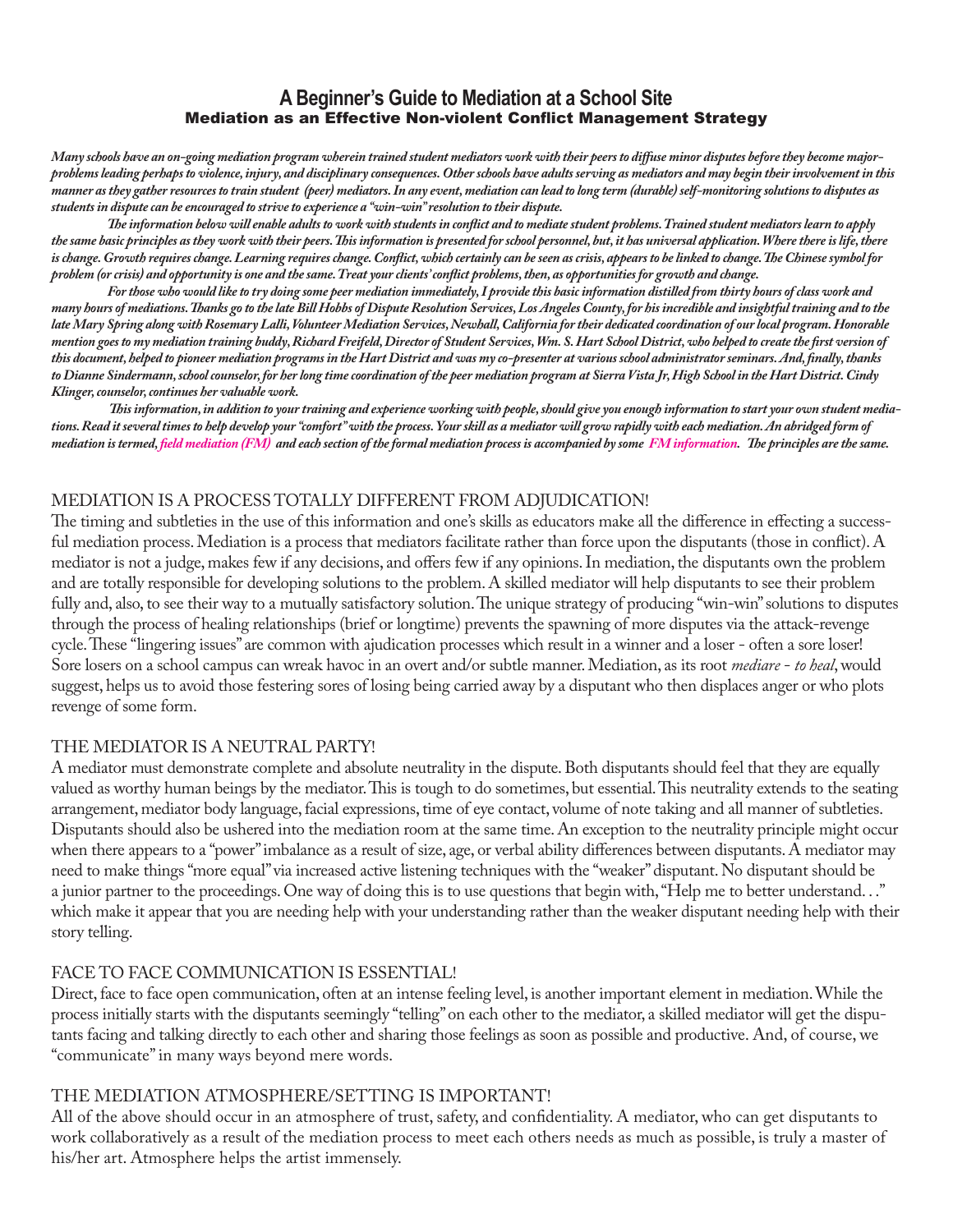## THE ACTUAL MEDIATION PROCESS IN DETAIL

With the above "mentality" as a guide, let's look at the steps of the mediation process in enough detail to get started. Before the first process step, there are some preliminary activities.

## PRE-MEDIATION

- A) Set up the mediation environment
- B) Get into a mediator "mind set."
- C) Prepare to gather the players

## A) Get supplies and arrange the furniture.

- 1) Get a pad of paper and something with which to write. An option is to provide the same for the disputants, espe cially if this is a mediation involving adults.
- 2) Structure the seating so that you will be equidistant from the disputants one to the right, one to the left, for ex ample.
- 3) Be able to close the door to ensure privacy during the mediation.
- B) Get into a mediating, neutral, frame of mind with the feeling-related characteristics below.

 You are about to enter the exciting and rewarding realm of people's feelings and their relationships and you need to be "tuned in" from the start to be most effective. These characteristics as described by Webster, et al:

- 1) **caring**  (adj) keenly aware of the emotional needs of others
- 2) **compassionate**  (adj) showing or expressing affectionate interest in another
- 3) **empathetic**  (adj) keenly aware of the emotional needs of others

These characteristics should be at be at the heart of your work in mediation. Life's greatest lessons are learned via relationships. Peoples feelings are experiential in nature and rich with textures for learning some of their lives' lessons. Mediation processes are experiential, also. You are then an educator and peacemaker as you provide an alternative to violence AND assist people to develop conflict management skills. Very often you are helping disputants to heal some relationship in some manner.

C) Prepare to gather the "players."

- 1) Usher the disputants into the room at the same time.
- 2) Tell them that at this point (to relax the disputants) something like, "Nobody's in trouble. I understand that one or both of you may have some anger. We're just here to talk about a possible problem and to solve it before there is a more serious problem."

## *Field Mediations (FM)*

*On the playground, class room or other sometimes less structured situations, one can conduct field mediations which can often quickly and effectively head off major conflicts. (Catch a Spark, Stop a Wildfire)* 

*If the school has a mediation consciousness established via school startup orientation sessions, field mediations occur more naturally. The scene may be different from a formal mediation described herein, but the concepts and steps of a field mediation are essentially the same. In my supervisory roles at various schools I very likely conducted ten field mediations for every office mediation because the school campus provides so many opportunities for students to develop "issues." To begin a field mediation, one simply establishes a private "space" close by where one can still appear to be watching things in one's supervision area and yet be a peacemaker. Gawkers can be dispersed by offering disciplinary action-related consequences for interfering with your work. Field mediation information will appear in italics below each of the more formal steps. The PRE-MEDIATION steps (A,B,C) above, of FM involving some improvising, of course.*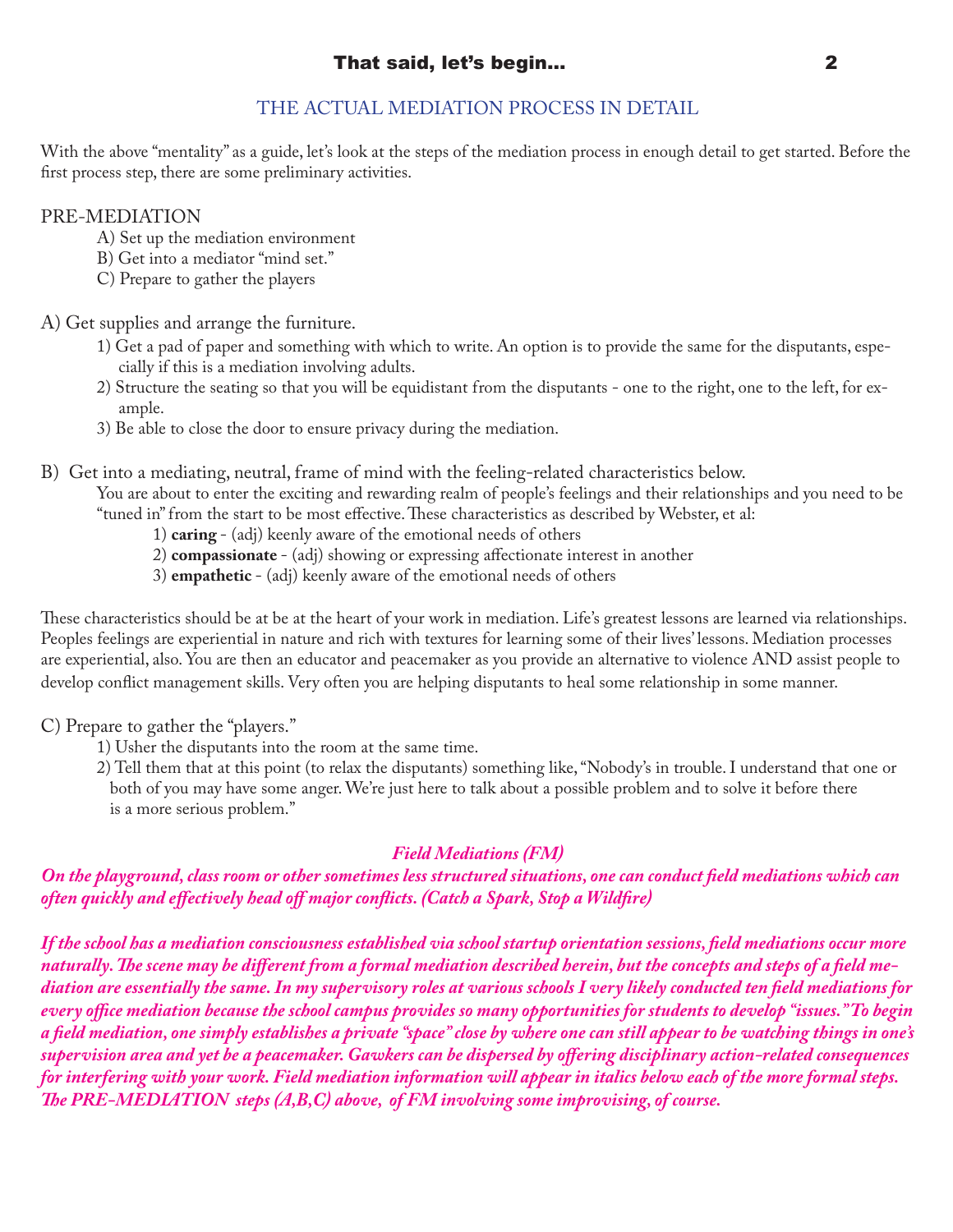## *THE SIX STEPS OF MEDIATION* 3 *Now that the stage is set, we are ready to proceed with the formal mediation.*

## **STEP I : OPENING STATEMENT** (by the mediator)

Introduce yourself and ask both disputants to state their names again, if necessary. Write their names on the pad of paper which you have divided in half, right and left, placing their names at the top of the column corresponding to the direction of their chairs. This helps you to use their correct names from the start which in turn helps you to build a trusting relationship with them. Leave about a quarter of the page at the bottom for agenda item possibilities, i.e. those "issues" which emerge as driving this conflict.

Next state that you understand that there is a conflict between the students and that you are offering mediation as an opportunity to solve the conflict most likely without disciplinary action or parent involvement. Exceptions are noted below. (Occasionally, there is no conflict and you then merely reinforce that fact and excuse the students). Next, get up and close the door and indicate that by doing so that you are creating a safe, private, and confidential place for them to work out their conflict without the pressure of a crowd pushing them into a fight.

*(FM) Step 1. After separating the disputants from a growing crowd or group and having chased away gawkers, say, "Looks like you guys have a problem. Do you want to go to the office or try to work it out without a bunch of discipline stuff? Right now, nobody's in trouble with me. We might be able to keep you from getting into big time trouble. Can we all agree to try? This is nobody else's business. Can you keep this conversation private?"*

## **Mediation Has Ground Rules.**

Explain and get the disputants to agree to these "ground rules" of mediation. Look at back and forth at each as you read each rule.

**A**. Everything said in this room must and will be kept confidential *except* for information about:

- 1) drugs, alcohol, or weapons on campus or at school events, and
- 2) child abuse or significant danger to the disputants or others such as impending violence.

 (Note: your credibility as mediator in the future greatly depends on YOUR ability to maintain this confidentiality also!) Mediators do, however, have more confidentiality flexibility than, say, doctors or therapists.

- **B**. You, as disputants, must agree to:
	- 1) work hard to settle your problem,
	- 2) be as open and honest as you can be,
	- 3) go ahead and express your anger, but, without physical violence or name calling, and
	- 4) do not interrupt while another is talking. (This is the no interruption rule which we will relax in step IV )

**Ask if they, the disputants, can agree to try this mediation with what they've heard so far. If either or both won't continue, which is rare, warn them of the possible consequences of allowing their dispute to go unresolved by not taking advantage of this mediation opportunity. Assuming agreement with the ground rules, you're ready to move to step II. Please note that you have obtained disputants' agreement on six points thus far. Express your pleasure by pointing this out to them to help to foster an atmosphere and momentum of agreement.**

#### *Mediation Has a Reality*

*A deeply disturbed person in need of psychiatric treatment will most likely NOT respond to the mediation process successfully. But, as in all school matters, there are exceptional circumstances. Pre-consultation by the mediator with teachers and other professionals who know the disputant may help. Out of the mediation arena, I have, in disputes between students with "challenges" and those apparently without, discreetly led the non-challenged student to his/her own consciousness of the challenged student's situation and how that may be exacerbating a situation. This must done in a manner which maintains the challenged student's confidentiality. Asking a series of well crafted questions will usually draw the observed behavior pattern and conclusion from the non challenged student which then gives you an opening for an appeal by you for some tolerance and consideration. This worked for me virtually without exception in these cases. This practice appears to appeal to young peoples' sense of fairness.*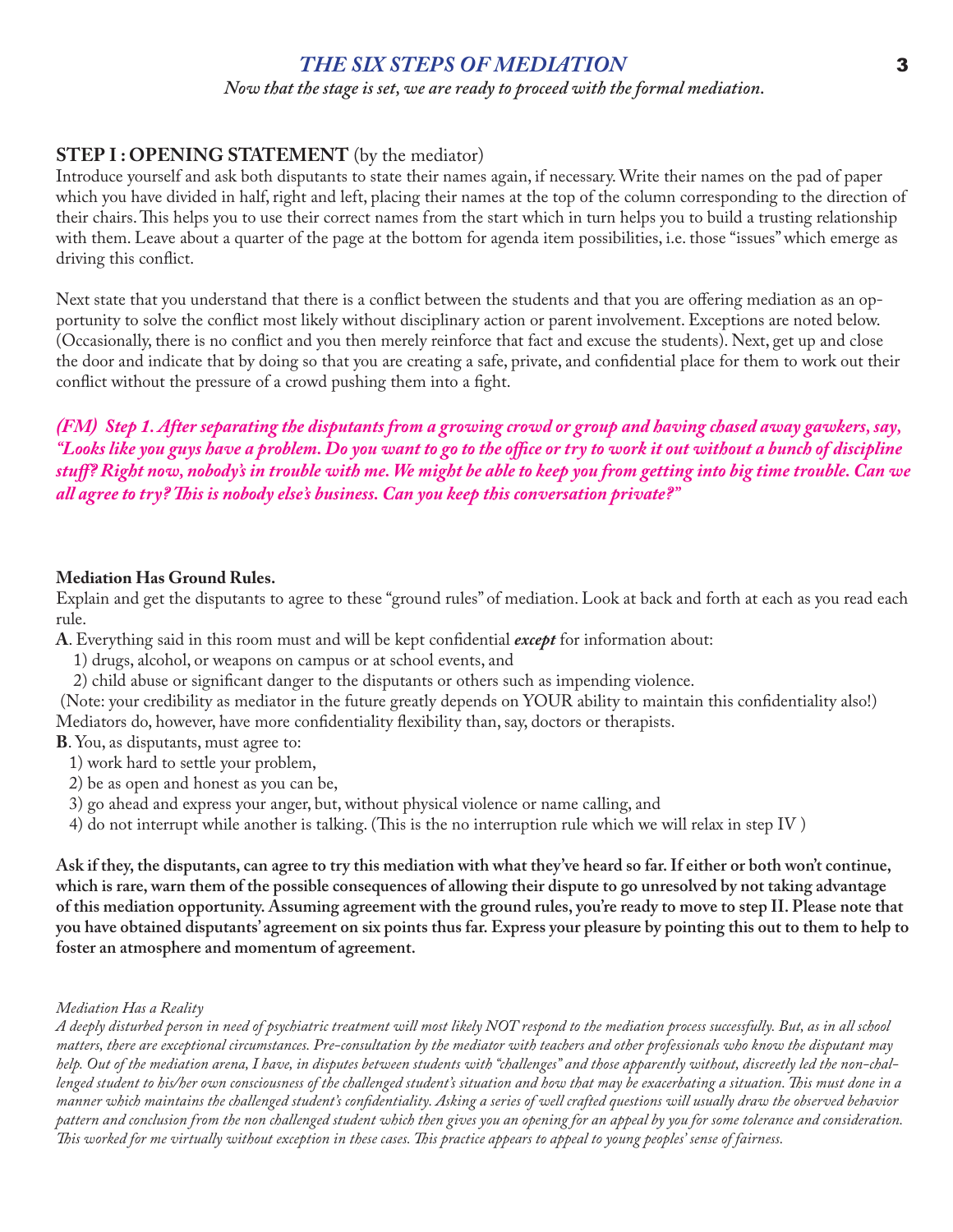## **STEP II: INITIAL STATEMENTS** (by each disputant)

Get agreement on which disputant should go first by involving them in the decision. The mediator could say to B, "Since A contacted us first, is it OK if A goes first?" If one disputant seems more eager to begin and it's OK with the other, let the eager one go first. Find some way for them to agree on who goes first.

Invite the first disputant to tell his/her side of the conflict as completely as possible starting at the beginning. Vigorously, but politely, enforce the no interruption rule, as necessary, during each initial statement. Take brief notes for agenda purposes, actively listen, and ask clarifying questions and make your own reflective statements during each initial statement. Your eye contact should be 80% with speaker and 20% with the other disputant as you look back and forth for non-verbal data. When the first speaker finishes, thank him/her, ask if there is anything else and if not, repeat in your own words, briefly, what you just heard. Then ask if you "got it" correctly. Next, thank the other disputant for listening politely and following the rules and invite that disputant to begin speaking. Thank, repeat, confirm, as you did with the first. Try to take what appears to be an equal amount of notes.

When both disputants have completed their initial statements, the mediator and disputants need to decide on step III, the mediation "agenda", i.e. those issues creating or driving the conflict.

*(FM) Step 2. "Each of you will have a chance to talk and listen along with me without interruption and without interrupting." Choose the one who is most excited to begin and enforce the no interrupt rule vigorously. Then allow the other to do the same. Assuming that they follow the no-interrupt rule, thank them in turn for listening quietly and alternately ask the other to also follow the rules.*

## **STEP III: SETTING THE AGENDA** (by mediator and disputants)

One to four issues is typical as you combine related issues from your notes and suggest them as agenda items to the disputants. Issues should be stated with non-volatile words and in neutral terms which indicate joint ownership of the issue. For example: A called B a "pig" and B called A a "bitch" in return. These inflammatory words are defused to become, "words exchanged" as an item in the agenda. Seek agreement on your agenda items to make certain that the agenda is complete and accurate. Via a "focus funnel" thought process, reduce each item to a word, or two, item title. This promotes disputant focus and helps facilitate discussion. You as mediator, *mentally*, can begin to look for areas of possible *shared* interest as students share their *separate* interest needs.

Disputes often contain hidden agendas which could be ego-related or relationship-centered and which are rich with hurt and anger feelings that must be expressed and dealt with eventually during the mediation. They are strong conflict drivers. Probing questions may reveal them now as you set the agenda or they may become apparent later, overtly or subtlety. After you have agreement on the agenda, congratulate the disputants for their efforts so far. You're now ready for step IV.

*(FM) Step 3. State what you believe to be their issues and check with them to see if you are correct. Get the issues clear and in the open. Something like, "I hear X saying ... and I hear Y saying ... It seems like ... is ( are) the problem(s)" Hidden agendas can often be revealed with, "Was there any problem before today?"*

## **STEP IV: SURFACING THE CONFLICT, PROMOTING COMMUNICATION, STRUCTURING THE**

**NEGOTIATION** (by the mediator and disputants)

The long title of this step is indicative of its possible complexity. In this step, the skilled mediator will effectively get the disputants to expand their initial statement information, express anger as needed, communicate any hurts and needs and help them to find their own path to points of agreement. This is the *catharsis* section of mediation and like lancing a boil to promote healing.

Start this step by obtaining agreement on which issue will be discussed first Then suggest that the disputant who shared second in step II be the one to begin the sharing in this step, if that can be mutually agreed upon. At this point, then, you will have encouraged the disputants to *agree* nine times - so far, so good. The next agreements may be a bit tougher. At this point you can begin to relax the no interrupt rule as long as interruptions are not abusive or so numerous as to persistently impede a disputant's ability to express himself/herself. Ask the disputant who will share first in this step to begin talking about the selected agenda issue. Things can get heated here, let it, within the ground rules. Get them to speak to each other as you supervise. Pause and reflect as needed.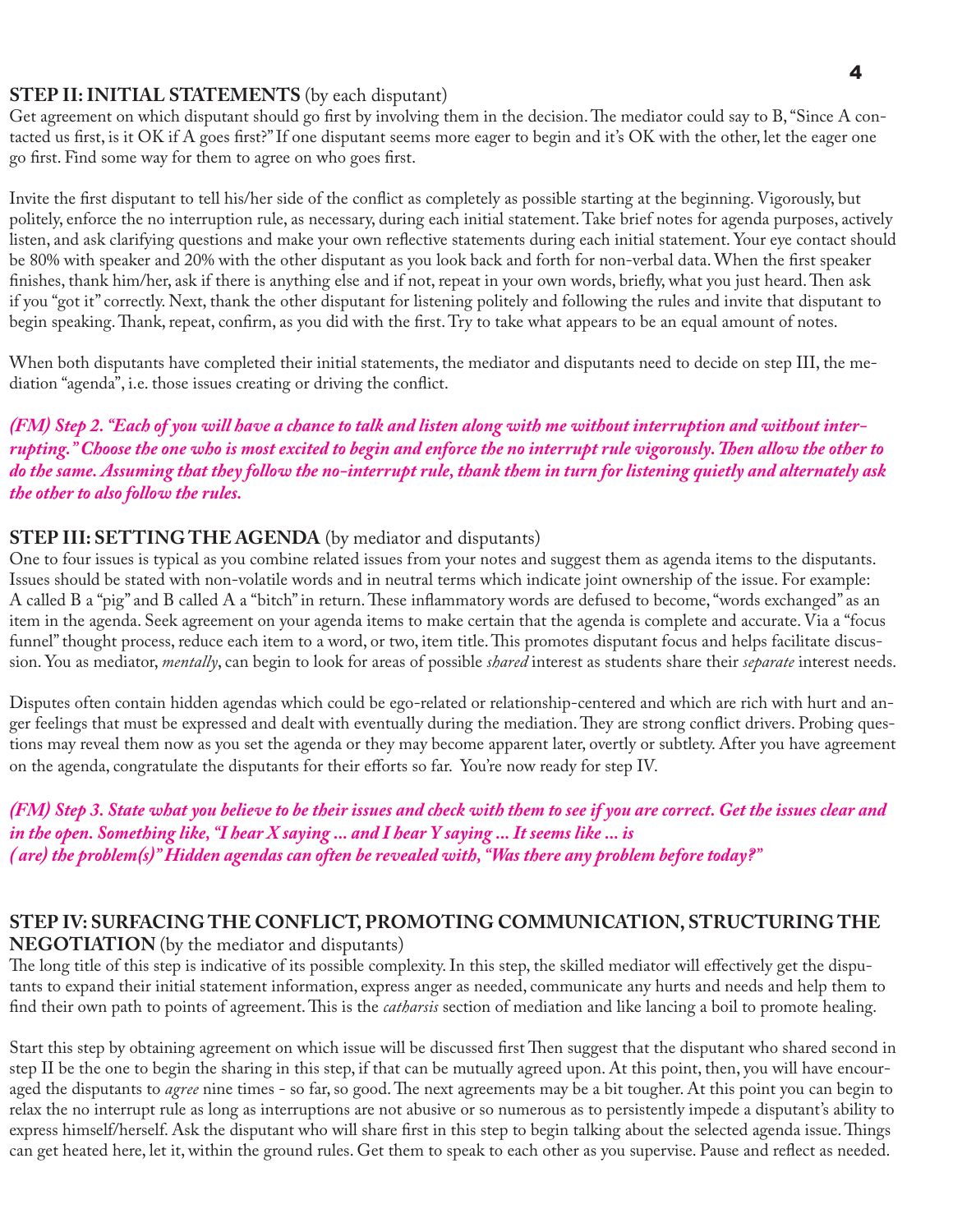The mediator, as necessary, draws out emotions and ideas with active listening techniques through body language, eye contact, and appropriate questions. *Feeling* related questions are helpful here. Work to get the disputants to begin to direct their statements toward each other at this point as much as possible. For example, if one says something like, "I don't know why he/she is picking on me", you can say, "That person is here, go ahead and ask him/her."

Allow, permit and encourage the communication to continue and take brief notes on any new information, either issue-related or possibly solution-related. Don't try to rush this process. But, when disputants begin to repeat themselves, you may, at that point, have your clue as to what's most important in their minds. This is a good time to summarize the arguments as you understand them to this point. Then ask, "Is there anything new that we need to add?" If the conflict has been fully surfaced i.e. arguments, feelings, etc. have been stated or expressed, it may well be time to explore solutions to the conflict.

*(FM) Step 4. Balancing your number of questions to each, be certain ask lots of, "How did you feel when..." and "What were you thinking when..." Make some, "It looks like... to me..." to check for your understanding AND to let the other hear the information again. It's important that each disputant gets a glimpse of the inner processing and feelings of the other here. A summary question near the end of this part is, "Is there anything else we need to know?"*

FINDING SOLUTIONS Some solutions may have been revealed as "needs" or "wishes" during the activity above. A skilled mediator will have captured this information as the conflict was surfaced via written or mental notes. Sometimes it's good to simply ask, "What do you want to happen?" Check out possible solutions by asking the other disputant if and how he/she could meet the other's need. If you've still not heard any solutions, you could ask each disputant, "What do you want things to be like?" Then ask each, "What would it take for you to help make that happen?" If you still can't seem to get anywhere at this point, you'll probably need to do some more conflict surfacing, perhaps looking for hidden agendas or pent-up feelings, or both. Students rarely have this problem. Adults in conflict have stronger "defenses" which may be ego-related and generally take more time to mediate through the layered defenses. A *shared interest* observation comment may help.

Rarely, you may need to hold a private caucus with each disputant to get things moving. Issues involving a great amount of anxiety or very personal information are often aided by caucuses. To hold a caucus, describe what it is - a private confidential discussion with each disputant while the other waits outside - and ask them if they would agree to trying it. Promise confidentiality during the caucus, but if helpful information comes forth (e.g. a possible compromise), try to find a way in which the disputant would be comfortable in revealing part or all of it that which seems helpful in reaching a solution. If not, don't force it! Finally, both disputants should be in caucus for about the same amount of time before reconvening the mediation.

MORE TACTICS Another tool to break an impasse in the proceedings has the mediator serving as an agent of reality for the disputants. For example, the mediator working to avoid a potential campus fight between two disputants could say, "Consider the consequences of settling your conflict here through mediation versus fighting it out on campus." Face-saving logic may be just what two "macho" disputants need to gracefully back down from confrontation. It's desirable to help them to find the right way out. Questions which reveal their pre-dispute expectations are sometimes helpful if couched in sensitive language. *Unfulfilled expectations are at the core of many conflicts.* A question such as, "What did you expect. . .?" may help promote dialogue. Books on how to conduct negotiations describe many other tactics that a mediator can use to keep mediations moving toward solutions. Sometimes, however, you simply cannot get disputants to agree, especially if one or both are in need of psychotherapy! A "stay away from each other" admonition, along with a standing invitation to come back to mediation if either changes his/her mind, may be the best that you can do in these rare cases.

*(FM) Step 4, (continued). Ask what each wants. Ask the other each time if they can make it happen or stop doing something. Do this for each "want" of each disputant. "Can you do that, stop that, etc? What would help? We really need to try to keep you out of trouble here and at home."*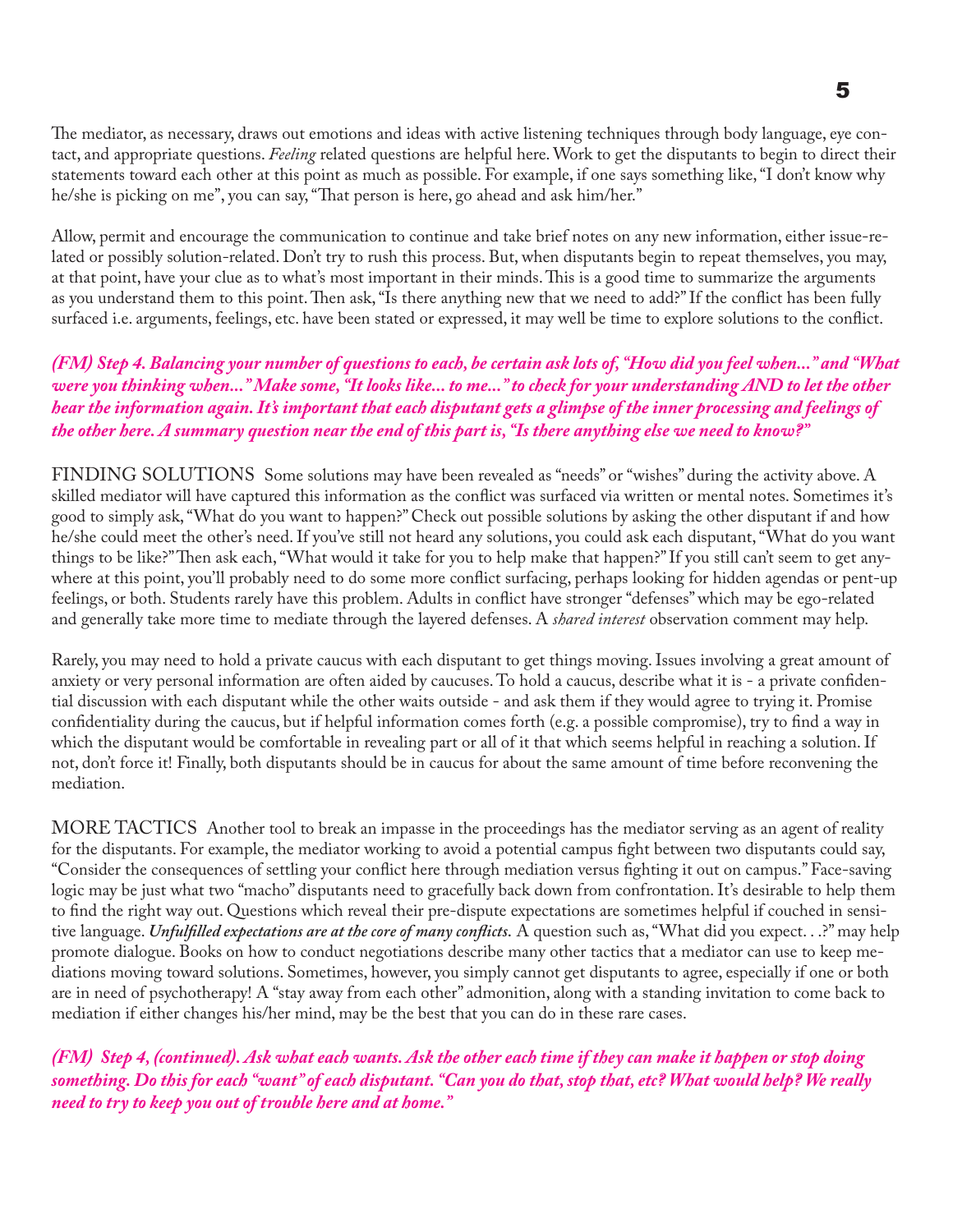#### **STEP V: AGREEMENT** (by the mediator and disputants) **6**

The agreement in student mediations can be verbal or written. Key factors of the agreement are that it:

- 1) be created by the disputants,
- 2) appears to be fair and equal to the disputants, (even if the mediator can think of something "better.")
- 3) describes behaviors and any performance time lines, (who, what, when, where...) and
- 4) can be reasonably performed and enforced by the disputants.

*\*\*The ultimate points of agreement are the sincerely offered and accepted apologies. They are reflective of a forgiving attitude. Forgiveness is the most effective method of breaking the attack-defense cycle that often drives conflicts. Virtually all other issues fall away in the face of forgiveness of each other by both of the disputants. This is the "pure" form of forgiveness which is free of anger, bargaining, condemnation and comparison. It comes from above the "battleground" of the conflict and reflects disputants' overwhelming focus on their shared interests as opposed to their individual separate interests. It reveals the healing aspect of a successful mediation process and gets us back to the root meaning (mediare - to heal) of the term,* **mediation***.*

Craft the agreement point by point. From your notes read it to the disputants when you think it's complete to check for their concurrence. Written copies for disputants in student mediations are optional in which case they are signed with great ceremony. In any event, have the disputants shake hands - even if they cannot be friends just yet. Once done, you are ready for step VI.

*(FM) Step 5. "Student A, you said you want ...and would be willing to ... in return. Student B, you said you want... and in return you would be willing to... in return. Any reason now this all can't happen? Do you each promise that you will do your best to settle this problem this way, then? If this problem continues, it may be an office problem with discipline and parents involved. Anybody want that??? By shaking hands, you agree to keep your promise made here. In the real world, your handshake is your solemn pledge of honor to keep an agreement."*

## **STEP VI: CLOSURE** (by the mediator)

Thank the disputants for working hard together to settle their conflict, repeat (read) the agreement aloud, and invite the disputants to return if new problems arise. If you failed to reach an agreement (rare), thank them for trying and invite them back for another attempt at a later date. Warn them that others may want them to continue their dispute. Excuse the disputants and date and file your notes for statistical purposes.

*(FM) Step 6. "Others may try to get you angry with each other again because they want to see a fight and don't care if you get into big trouble. Where do you go if trouble starts up again? (Answer is you, if possible, because you now have a 'history' with them). I heard you make promises here today and I expect that they will be kept by BOTH of you."*

#### EPILOGUE

Having a mediation process on campus is most beneficial when students and staff are aware of its availability and when it's tied into school rules. Here's a sample monthly bulletin notice. *Students who are angry with another student or who believe another student is angry with them are required to report to the office so that a student mediation can be arranged. Do not attempt to settle your differences on campus.* With this "rule" one can get after those confrontational students who stir things up on campus as they rush about in anger up to others and draw swarming crowds looking to see a campus fight. Strong suggestion: Have each student experience a brief introduction to the mediation program and process during fall orientation. Additionally, if there is some space in the school's curriculum, students could have opportunities to learn more about mediation. Short of that, all students can benefit from learning to communicate using "I" statements in place of the often inflammatory and accusative, "You," statements when in confrontational situations. Language arts teachers might consider discussing that technique within their curriculum. Such a student skill would enhance the mediation experience as well as day to day communication among students discussing even the most minor of issues.

Our experience of inner peace starts with the successful management of one conflict at a time.

In brush fire prone Southern California, our ongoing theme is

 **"Catch a Spark - Stop a Wildfire."**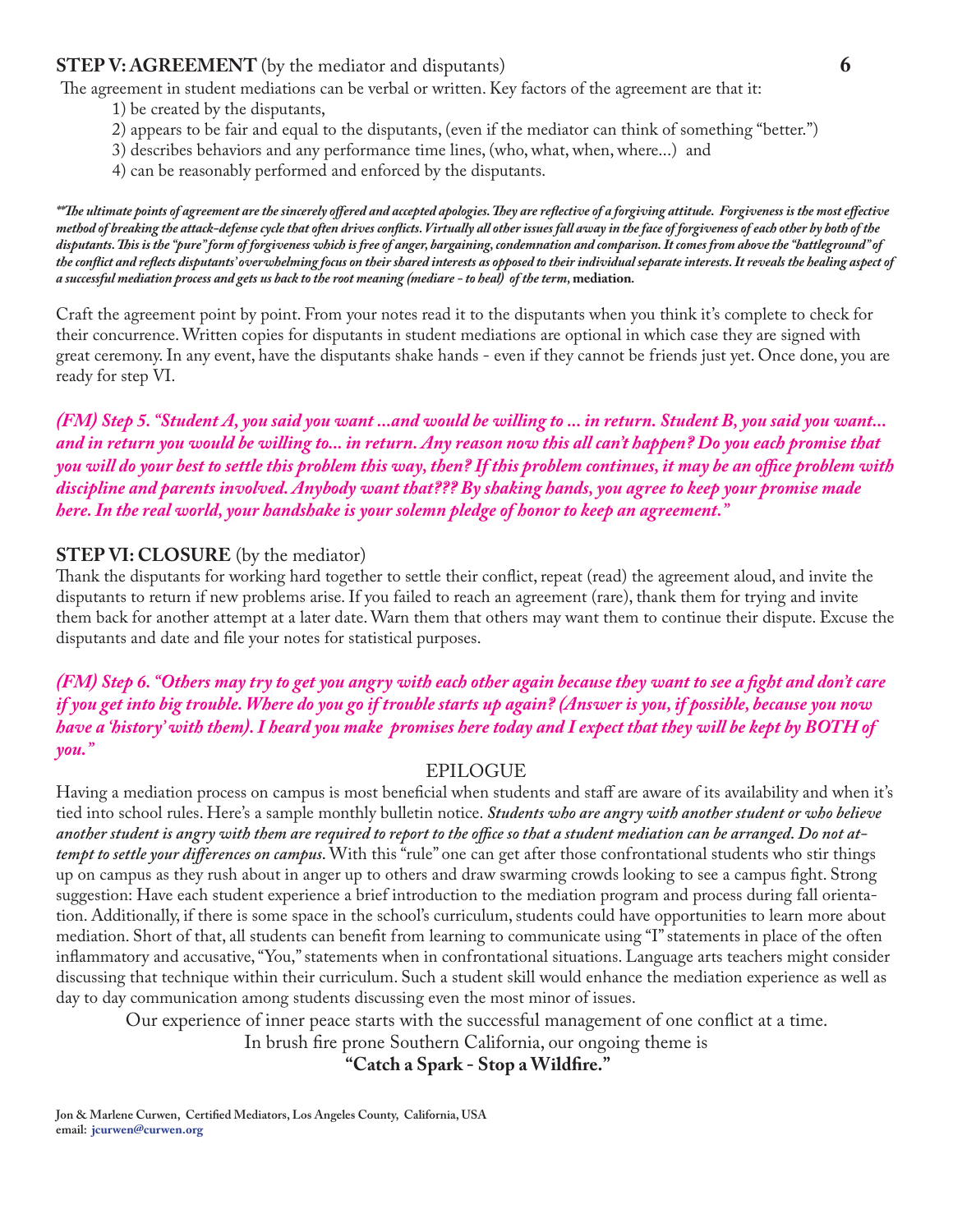*Peer Mediation Journal*

**1.** Mediators **welcome** disputants, ask their names & introduce themselves. **2. Ask** disputants if they want to try mediation to settle their dispute.

**3. If yes...READ OUT LOUD each rule below** *after* **you write their names according to where they are sitting across from you.<br>Print the name of disputant Y Print** the name of disputant X \_\_\_\_\_\_\_\_\_\_\_\_\_\_\_\_\_\_\_\_\_\_\_\_\_\_\_\_\_\_\_\_\_ **Print** the name of disputant Y \_\_\_\_\_\_\_\_\_\_\_\_\_\_\_\_\_\_\_\_\_\_\_\_\_\_\_\_\_\_\_\_\_\_ **4.** Both disputants must agree (by saying, "yes") to *each* of the following rules of the mediation which mediators check off as they read them to the disputants. No name calling or threats \_\_\_ No interrupting others \_\_\_ Keep this mediation discussion confidential, \_\_\_ Always tell the whole truth You must work hard to solve the problem, \_\_\_ Listen carefully to each other's story. \_\_\_ Cell phones are off? \_\_\_\_ *If information about things that can seriously hurt people (civil rights violations, drugs, weapons, violence, etc.) is discussed, mediators must report this to supervisors immediately.* X\_\_\_\_\_\_\_\_\_\_\_\_\_\_\_\_\_\_\_\_\_\_\_\_\_\_\_\_\_\_\_\_\_\_\_\_\_\_\_\_\_\_\_\_\_\_ <<< **Disputants' Signatures** >>> Y\_\_\_\_\_\_\_\_\_\_\_\_\_\_\_\_\_\_\_\_\_\_\_\_\_\_\_\_\_\_\_\_\_\_\_\_\_\_\_\_\_\_

**5.** Mediators **decide** who will speak first (X or Y) and take brief notes in the space below as *each* disputant speaks. Use your active listening skills as needed. **6.** After each disputant speaks, **repeat back** to the disputant what s/he said. Correct your notes, if needed. **7.** As the problem becomes clear to you, use the *Agenda* section near bottom of this journal to **write down** what probably needs to be discussed. **8.** Make certain they tell their *whole* story.

 **Disputant X's concise story information notes by mediator Disputant Y's concise story information notes by mediator** Initial statements, non verbal language, responses to other's story., hidden agendas, etc. Draw out each story with *open* questions, *active* listening, Reflect back what is said by the disputants with, "I hear you saying..." or, Are you saying...? Ask, "How did that make you feel?" Any hidden agendas? Record information *equally* below. "Help me to better understand....", "How did that make you feel." "How do you feel about what s/he said? " - "Let me see if I heard you" and then summarize their story.

**9.** *Agenda: We need to use our FOCUS FUNNEL now.* What problems, items, money, possessions, behaviors REALLY need to be discussed? Read your Possible agenda items notes (below, right & left) list and check with disputants for their accuracy. Then ask, "Anything else?" As disputant's agree with your list, a) first, convert **each** possibility to about 5 words or less., and finally, b). give each of the 5, or so, word agreed upon agenda possibility a one or two word title. A material issue would be an object's name (e.g. iPod) while a relationship issue would be about their relationship (e.g. relationship).

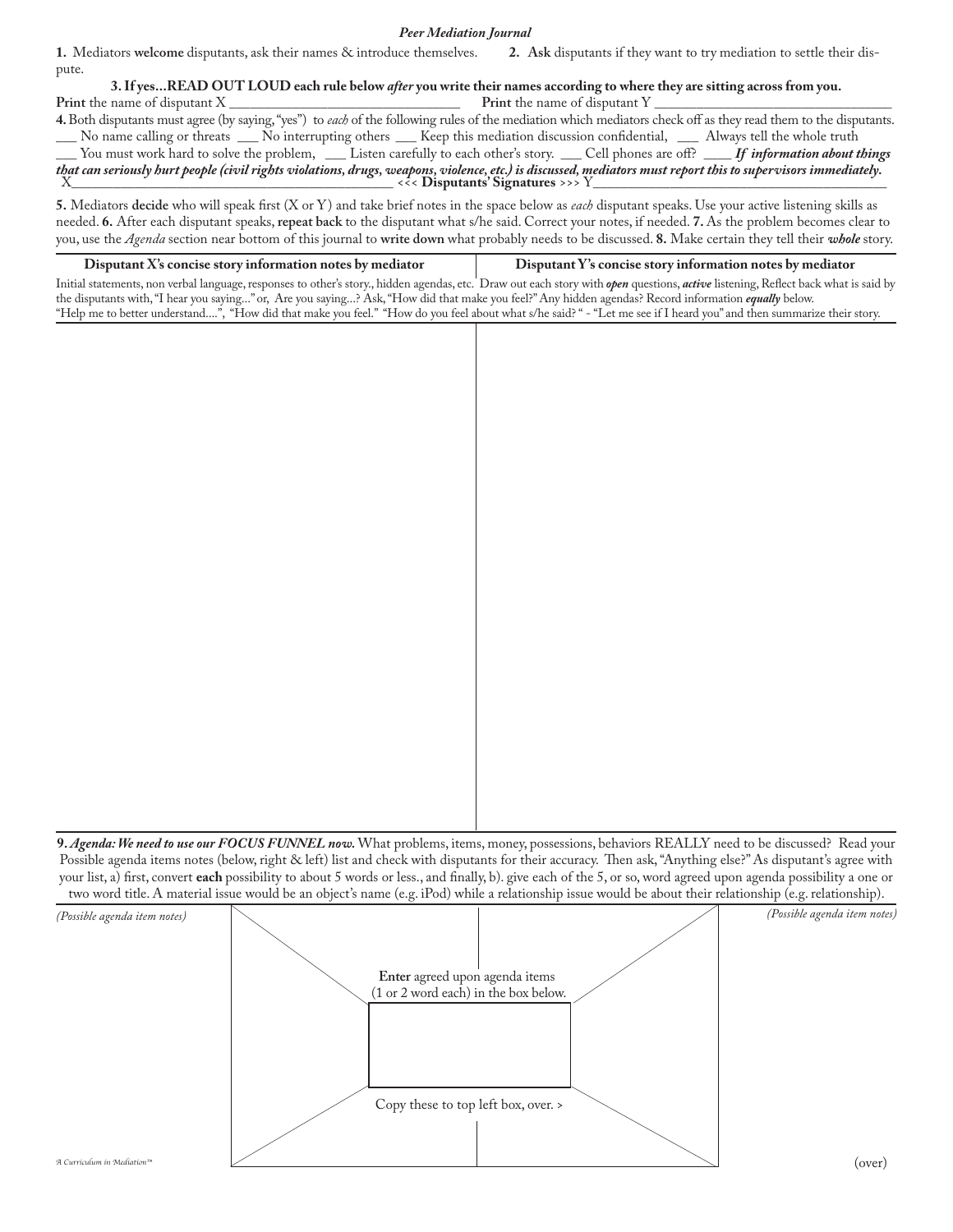**11.** *Scratch Pad* for mediators to *collect disputant thoughts* for solutions to their issues. **Got Balance?** We may need 2, or more, ideas per item.

#### **12.** *ROUGH solution points* agreed upon by disputants. **Get ready** to write *WHO* does (or *stops* doing) *WHAT* with *WHEN* (and maybe *HOW and/or WHERE*) sentences.

----------------------------------------- Please Fold Here (hide area above) Before Copying -------------------------------------

**13.** Complete your mediation with a **WIN-WIN** type agreement written out below. *Each* disputant *appears* to be treated equally in a *balanced agreement.* Use *who, what, when*wording for each point–each side. It must have **shared** responsibility, be **possible** to honor, **solve** the problem(s), & be a **fair** and **lasting** solution.

| Signature   | $\overline{Date}$ | Signature                                                                                                                                                                                                                     | $\overline{D}$ ate |
|-------------|-------------------|-------------------------------------------------------------------------------------------------------------------------------------------------------------------------------------------------------------------------------|--------------------|
|             |                   | 14. Closure: After they sign above, thank the disputants for working hard to settle their dispute. Warn them that others may try to interfere with their agreement. Invite the dispu-                                         |                    |
|             |                   | tants to use mediation again before any future disputes with anybody get too serious. 15. Ask the office to make two (2) copies of this side only and give a copy to each disputant.                                          |                    |
| Mediator(s) | $\&$              |                                                                                                                                                                                                                               | Date               |
|             |                   | Mediators are reminded that all information shared and all agreements reached are of a confidential nature. Mediators are also bound by the confidentiality rules of mediation. Exceptions may only involve office personnel. |                    |

**Possible consequences if this** CONFIDENTIAL AGREEMENT **is not honored by disputants:**

Follow up Mediation \_\_\_\_\_ Parent/guardian contact \_\_\_ Office disciplinary action \_\_\_\_ Law enforcement \_\_\_\_\_ Other \_

|  | Program coordinator use only - Safe Schools Data |
|--|--------------------------------------------------|
|--|--------------------------------------------------|

*Nature of dispute\_\_\_\_\_\_\_\_\_\_\_\_\_\_\_\_\_\_\_\_\_\_\_\_\_\_\_\_\_\_\_\_\_\_\_\_\_\_\_\_\_\_\_\_\_ Location \_\_\_\_\_\_\_\_\_\_\_\_\_\_\_\_\_ Grade(s) \_\_\_\_\_\_ \_\_\_\_\_\_\_*